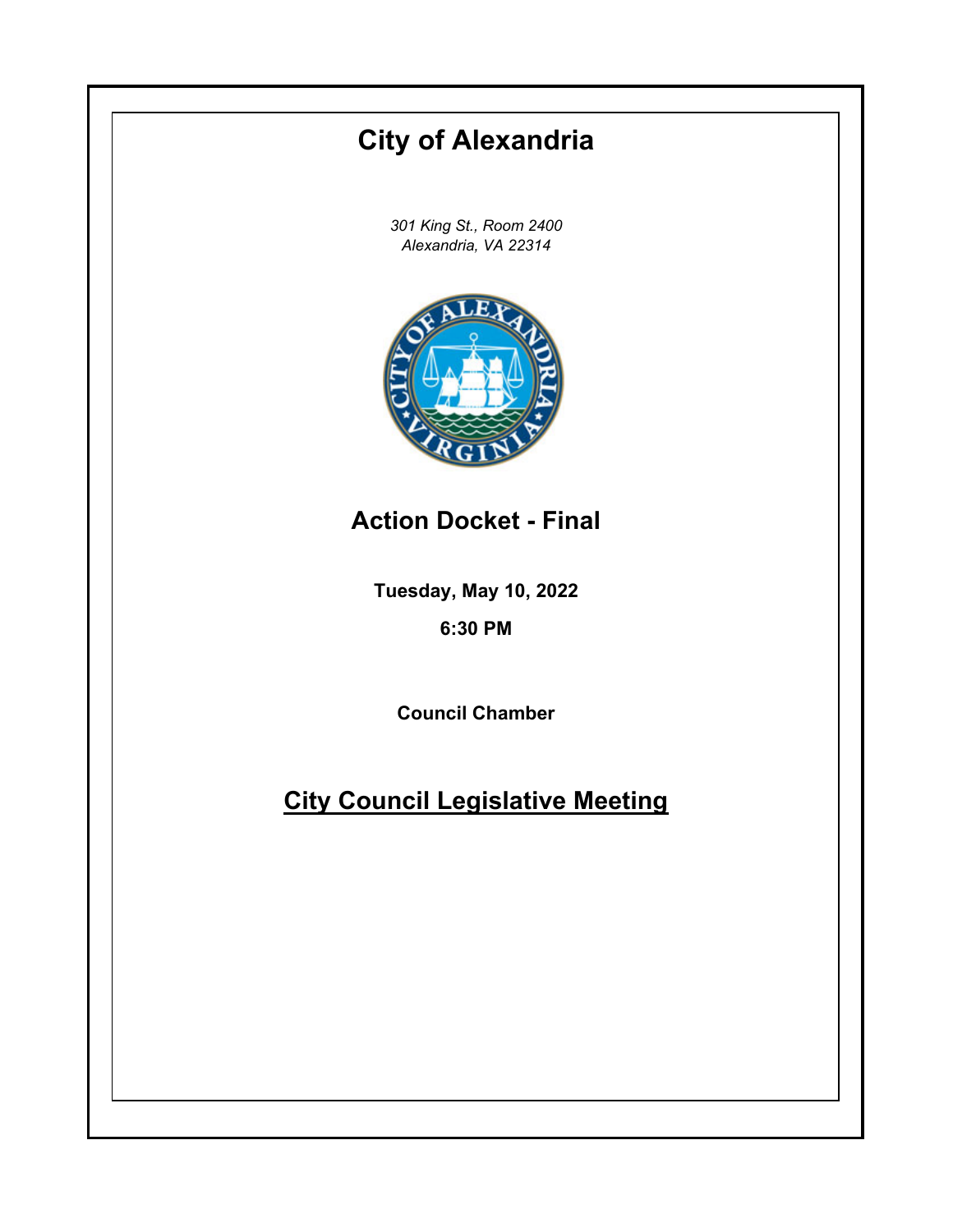**The May 10, 2022 Legislative Meeting of the Alexandria City Council is being held in the Council Chamber (301 King Street, Alexandria, Virginia, 22314) and electronically. Members of City Council and staff are participating either in-person or from remote locations through a video conference call on Zoom. The meeting can be accessed by the public in the City Council Chamber, through the live broadcast on the government channel 70, streaming on the City's website, and can be accessed via Zoom by the following link:**

**Registration link: https://zoom.us/webinar/register/WN\_T83YbSCOT1ehoa8BRjAMnA Webinar ID: 954 3415 3792 Webinar Passcode: 019233 Dial-in number: 301-715-8592**

**If you use the Zoom webinar application, please be sure you have updated the application to the latest version for the best results. If you are unable to access Zoom, please use the Dial-In number to access the meeting.**

## **\*\*\*PLEASE LOG-IN EARLY IF POSSIBLE\*\*\***

**Links:**

**Meeting Agenda and Live Webcast The meeting will be webcast live and video and audio recordings will be available a few days after the meeting.**

**Zoom Registration If you wish to use Zoom to watch the meeting, you must register first.**

**\*\*\*\*\*\***

**If you have written comments for the record, you may email it to the City Clerk at CouncilComment@alexandriava.gov.**

**Individuals requiring translation services should contact the City Clerk and Clerk of Council at gloria.sitton@alexandriava.gov or at 703.746.4550. We request that you provide 48-hour notice so that proper arrangements may be made. Please specify**

**the language for translation when you make the request.**

**\*\*\*\*\*\***

**Please note that there will be a closed Executive Session beginning at 6:30 p.m. The Council Meeting will begin at 7:00 p.m. or shortly thereafter.**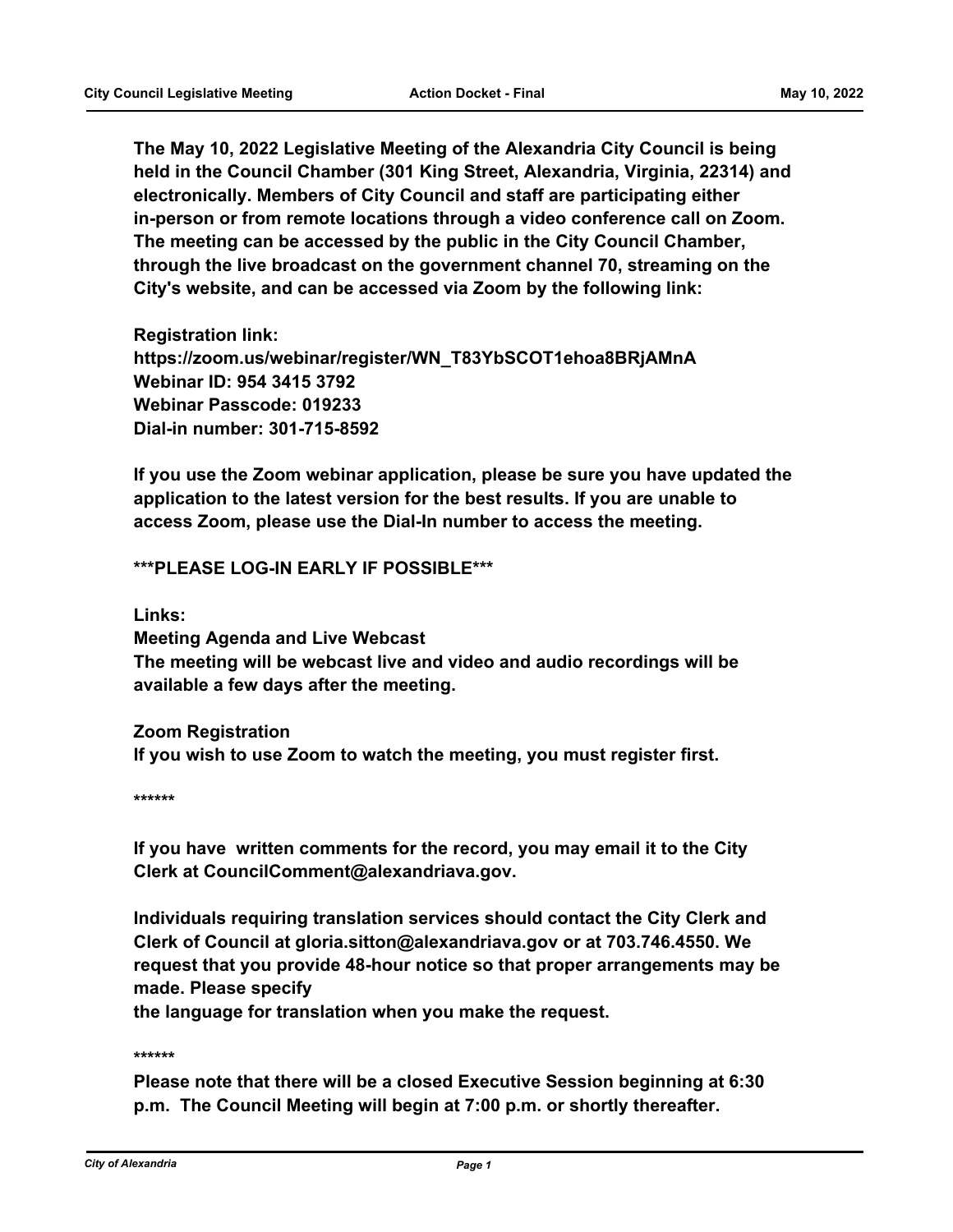## **I. OPENING**

#### **1. Calling the Roll.**

*Mayor Wilson called the meeting to order and the City Clerk called the roll. All the members of City Council were present, with Councilman Chapman participating virtually from Germany for a work trip.*

### **2. Executive Session.**

[22-1191](http://alexandria.legistar.com/gateway.aspx?m=l&id=/matter.aspx?key=14789) 6:30 p.m. -- Consideration of a Closed Executive session to discuss the disposition of publicly held real property, where discussion in an open meeting would adversely affect the bargaining position or negotiating strategy of the public body and the discussion of actual or probable litigation. [ROLL-CALLVOTE]

> *City Council convene in closed executive session at 6:32 p.m., to consult with Legal Counsel and Staff regarding actual or probable litigation where such consultation or briefing in open meeting would adversely affect the negotiating or litigating posture of the public body and to discuss the disposition of publicly held real property, where discussion in an open meeting would adversely affect the bargaining position or negotiating strategy of the public body; specifically, a lawsuit filed by the Potomac Riverkeeper Network against the City and the potential sale of city owned property in the Waterfront area of the City; pursuant to Sections 2.2-3711(A)(7) and (A)(3) of the Code of Virginia.*

*City Council reconvened in open session at 7:05 p.m.*

*City Council adopted the resolution regarding the Closed Executive Session previously circulated to Council. (RES. NO. 3072)*

### **3. Moment of Silence and Pledge of Allegiance**

*City Council observed a moment of silence and recited the Pledge of Allegiance.*

#### **Reading and Acting Upon the Minutes of the Following Meetings of City Council: 4.**

[22-1114](http://alexandria.legistar.com/gateway.aspx?m=l&id=/matter.aspx?key=14712) Reading and Acting Upon the Minutes of the Following Meetings of City Council:

The Regular Meeting Minutes of March 8, 2022; The Public Hearing Meeting Minutes of March 12, 2022; The Regular Meeting Minutes of March 22, 2022; and

The Regular Meeting Minutes of April 5, 2022.

*City Council approved the minutes of the following meetings of City Council: the regular meeting minutes of March 8, 2022, the public hearing meeting minutes of March 12, 2022, the regular meeting minutes of March 22, 2022, and the regular meeting minutes of April 5, 2022.*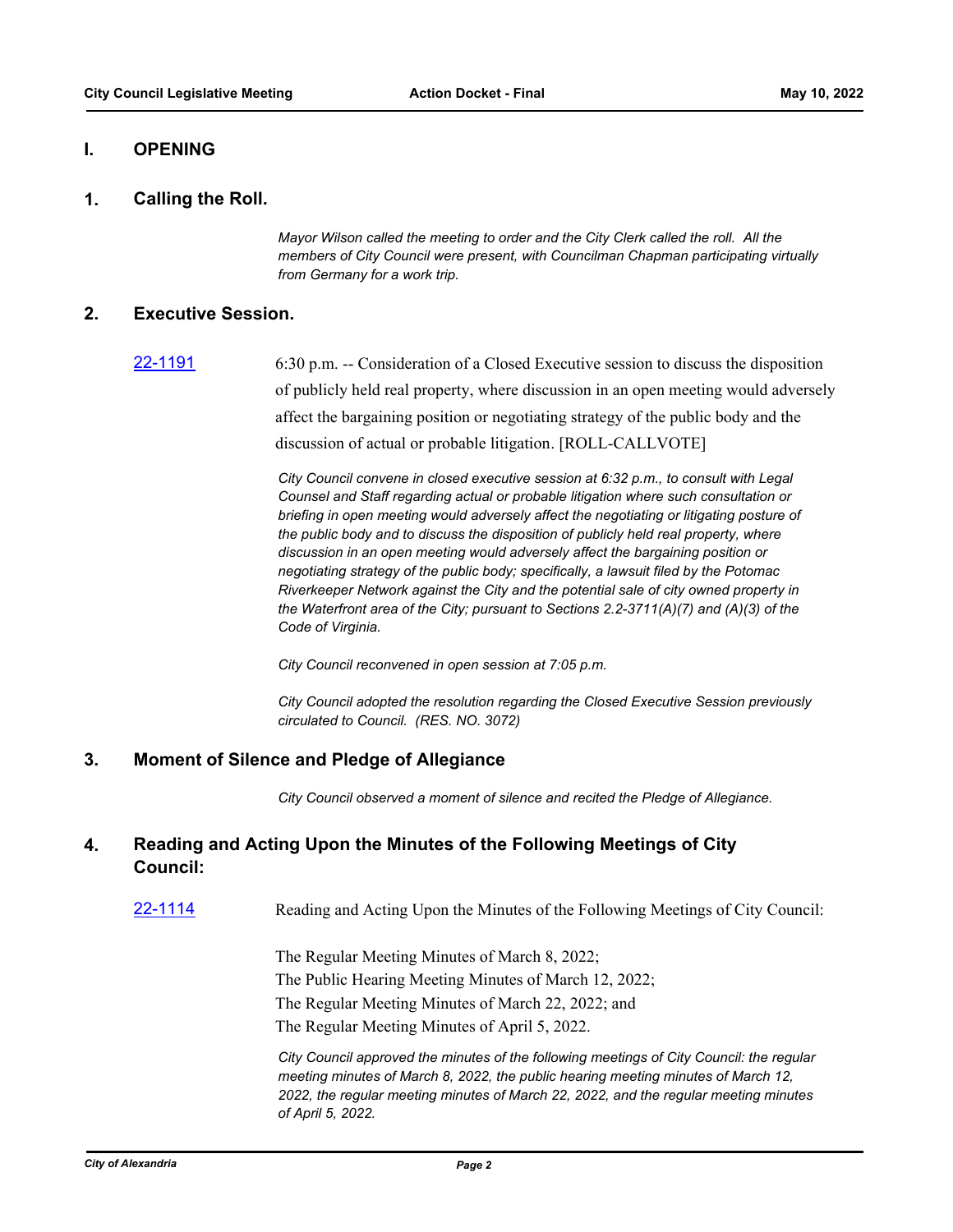## **II. PROCLAMATIONS**

**5.** [22-1178](http://alexandria.legistar.com/gateway.aspx?m=l&id=/matter.aspx?key=14776) Presentation of a Proclamation Recognizing May as Building Safety Month.

*City Council endorsed the proclamation.*

**6.** [22-1190](http://alexandria.legistar.com/gateway.aspx?m=l&id=/matter.aspx?key=14788) Presentation of a Proclamation recognizing Emergency Medical Services (EMS) Week.

*City Council endorsed the proclamation.*

#### **ORAL REPORTS FROM MEMBERS OF CITY COUNCIL ON BOARDS, COMMISSIONS AND COMMITTEES III.**

**\*City Council/Schools Subcommittee (Mayor Wilson and Councilman Chapman)**

**\*Health and Safety Coordinating Committee (Mayor WIlson and Councilwoman Gaskins)**

**\*Northern Virginia Transportation Authority (NVTA) (Mayor Wilson)**

**\*Waterfront Commission (Councilmember Bagley)**

**\*Alexandria Campaign on Adolescent Pregnancy (ACAP) (Councilmember Bagley and Councilman Aguirre)**

**\*Northern Virginia Transportation Authority (NVTA) Planning Coordination Advisory Committee (Councilmember Bagley)**

**\*Northern Virginia Transportation Commission (NVTC) (Councilmember Bagley and Councilman Aguirre)**

**\*Northern Virginia Regional Commission(NVRC) (Councilwoman Gaskins)**

**\*Alexandria Gang Prevention Community Task Force (Councilman Aguirre and Councilwoman Gaskins)**

**\*Commission on Aging (Councilman Aguirre)**

**\*Council of Governments (COG) Transportation Planning Board (Councilman Aguirre)**

**\*Library Board (Councilman Aguirre)**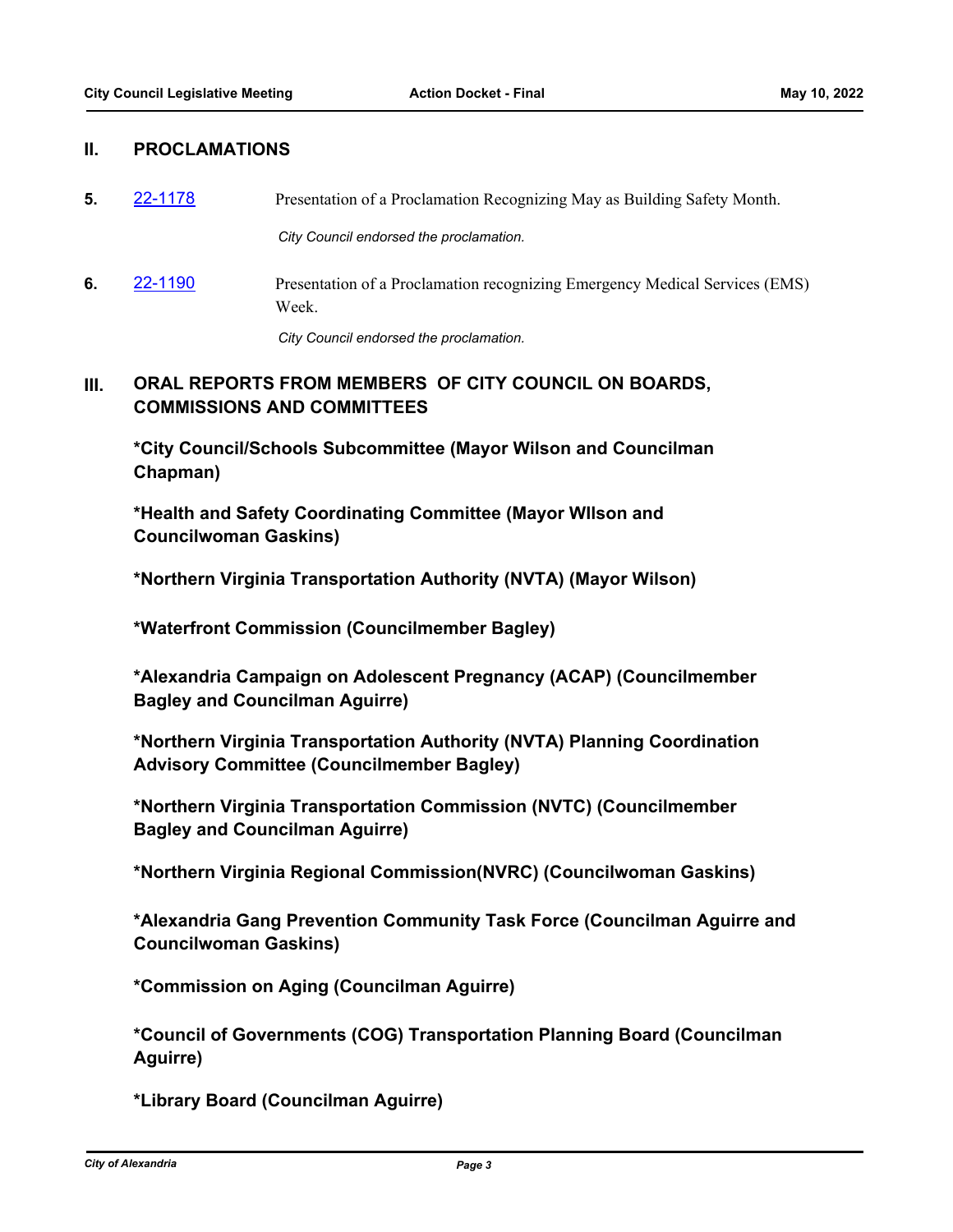# **\*Alexandria Economic Development Partnership (AEDP) (Councilman Chapman)**

## **\*Sister Cities Committee (Councilman Chapman)**

*City Council gave the reports.*

## **IV. ORAL REPORT FROM THE CITY MANAGER**

**7. [22-1122](http://alexandria.legistar.com/gateway.aspx?m=l&id=/matter.aspx?key=14720)** Alexandria Co-Response Pilot Program Update.

*City Council received the Alexandria Co-Response Pilot Program's (ACORP) Initial Evaluation Report.*

**8. [22-1080](http://alexandria.legistar.com/gateway.aspx?m=l&id=/matter.aspx?key=14679) American Rescue Plan Act (ARPA) Program and Projects Update.** 

*City Council received the quarterly report.*

## **V. REPORTS AND RECOMMENDATIONS OF THE CITY MANAGER**

### **CONSENT CALENDAR (9-21)**

#### **(Resignations and Uncontested Appointments)**

- **9.** [22-1179](http://alexandria.legistar.com/gateway.aspx?m=l&id=/matter.aspx?key=14777) Receipt of the following Resignations for Boards, Commissions, and Committees:
	- (a) Board of Zoning Appeals Mark Yoo
	- (b) Commission on Aging Lynette Foster
	- (c) Commission on HIV/AIDS Robert Whitman
	- (d) Community Criminal Justice Board Pegah Vakili
	- (e) Human Rights Commission Lynettte Foster
- **10. [22-1180](http://alexandria.legistar.com/gateway.aspx?m=l&id=/matter.aspx?key=14778)** Uncontested Appointments for Boards, Commissions, and Committees:
	- (a) Beautification Commission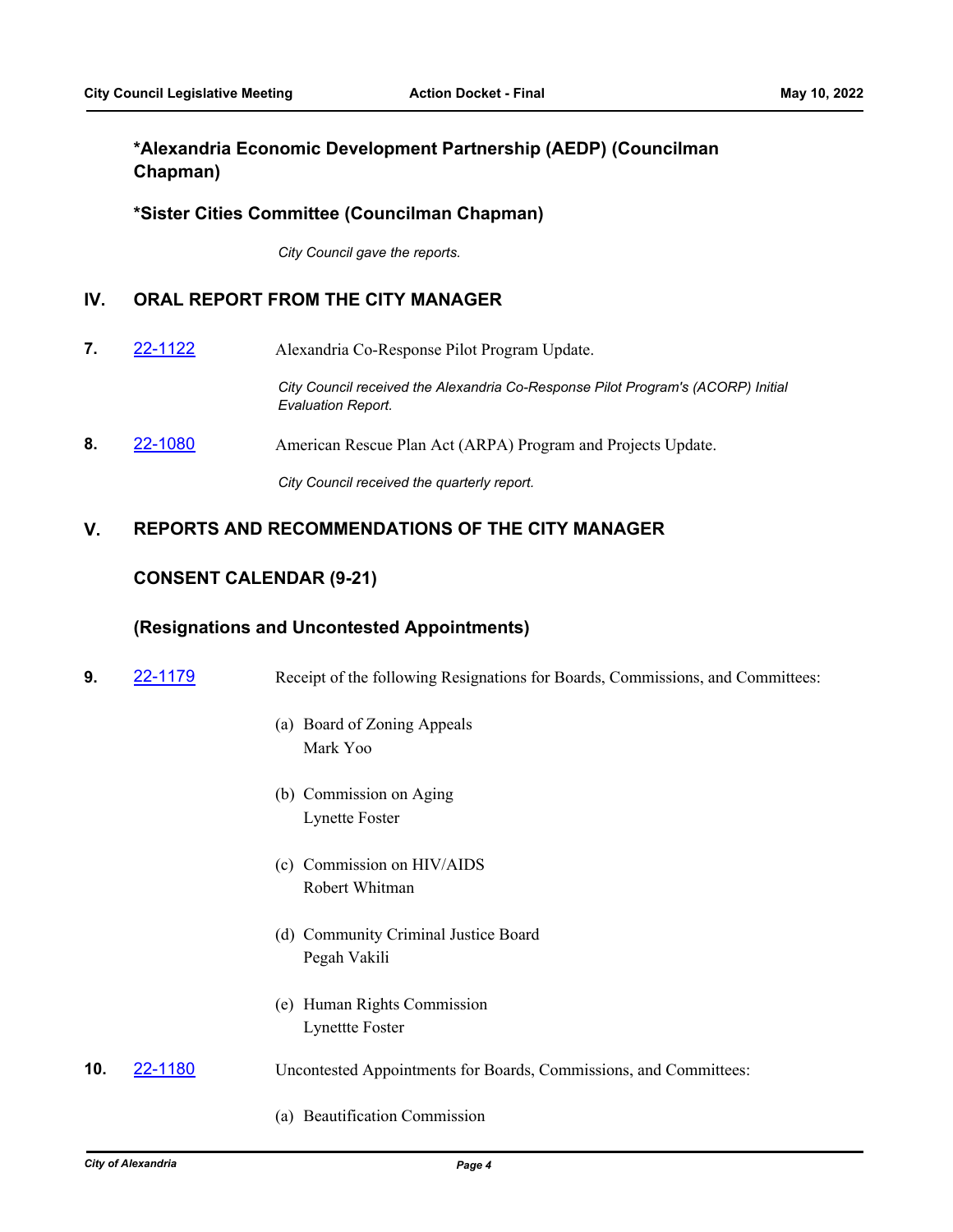1 Citizen Member

- (b) Community Services Board 1 Citizen Member
- (c) Emergency Medical Services Council 1 Representative of the Federation of Civic Associations
- (d) Historic Alexandria Resources Commission 1 Representative of the Northern Virginia Fine Arts Association
- (e) Waterfront Commission 1 Parks and Recreation Commission representative

## **(Reports and Recommendations of the City Manager)**

| 11. | 22-0921 | Consideration of a License Agreement Between the City and Virtue Feed & Grain,<br>LLC for Use of City Right of Way for Outdoor Dining Space Located at 106 South<br>Union Street.                                                                                                                                              |
|-----|---------|--------------------------------------------------------------------------------------------------------------------------------------------------------------------------------------------------------------------------------------------------------------------------------------------------------------------------------|
| 12. | 22-1008 | Consideration of the Submission of a Grant Application to the Virginia Department<br>of Environmental Quality Litter Prevention and Recycling Program for Funding of<br>the Adopt-A-Park Litter Control Program.                                                                                                               |
| 13. | 22-1115 | Consideration of a Grant Application to the Virginia Department of Education for<br>the United States Department of Agriculture (USDA) Summer Food Service<br>Program for Children.                                                                                                                                            |
| 14. | 22-1175 | Consideration for Grant Applications to the U.S. Department of Justice, Bureau of<br>Justice Assistance (BJA), for Byrne Discretionary Community Project Grants<br>/Byrne Discretionary Grants Program and for Funding Provided Through<br>Congressional Consolidated Appropriations for the Purchase of Body Worn<br>Cameras. |
| 15. | 22-1160 | Consideration of a Grant application for Visit Alexandria from Virginia Tourism<br>Corporation to Provide Support for Tourism Recovery.                                                                                                                                                                                        |
| 16. | 22-1100 | Consideration of the Monthly Financial Report for the Period Ending March 31,<br>2022.                                                                                                                                                                                                                                         |
| 17. | 22-1113 | Request for removal of City Board, Commission, and Committee members for<br>missing Oaths of Office.                                                                                                                                                                                                                           |

## **(Ordinances for Introduction and First Reading)**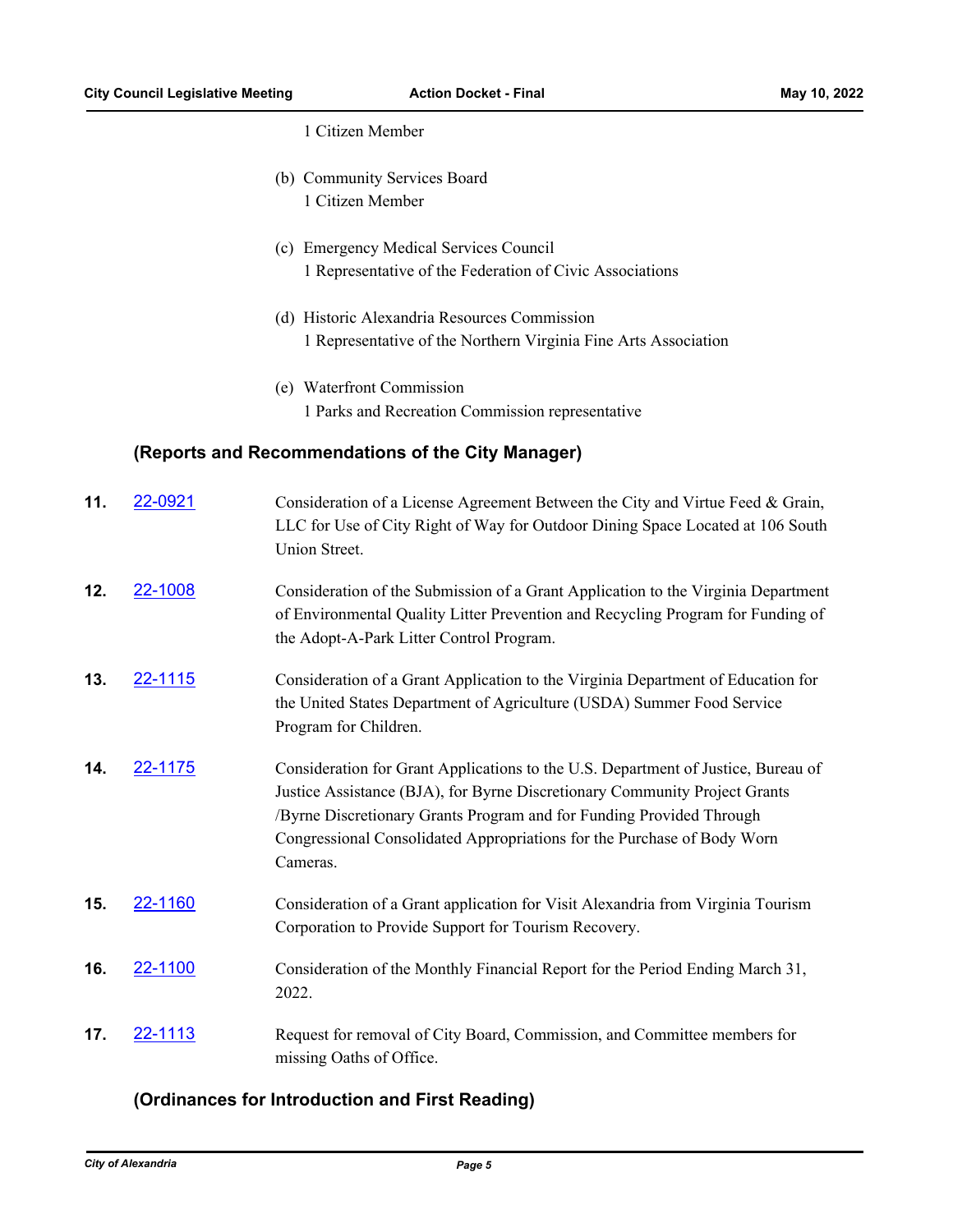**18.** [22-1102](http://alexandria.legistar.com/gateway.aspx?m=l&id=/matter.aspx?key=14700) Introduction and First Reading. Consideration. Passage on First Reading of an Ordinance to amend and reordain the allocation of State funds from the Personal Property Tax Relief Act (PPTRA) of 1998, Section 3-2-224 (Levied on Automobiles, Trucks, Trailers, Semi-Trailers, Antique Motor Vehicles, Taxicabs, Motorcycles, Campers and Other Recreational Vehicles, Boats and Trailers; Amount), of the Code of the City of Alexandria, Virginia.

- **19.** [22-1109](http://alexandria.legistar.com/gateway.aspx?m=l&id=/matter.aspx?key=14707) Introduction and First Reading. Consideration. Passage on First Reading of an Ordinance to amend and reordain Article C (Disposition of Abandoned, Unattended and Immobile Motor Vehicles) of Chapter 8 (Parking and Traffic Regulations) of Title 5 (TRANSPORTATION AND ENVIRONMENTAL SERVICES) of the Code of the City of Alexandria, Virginia, 1981, as amended.
- **20.** [22-1111](http://alexandria.legistar.com/gateway.aspx?m=l&id=/matter.aspx?key=14709) Introduction and First Reading. Consideration. Passage on First Reading of an Ordinance to amend and reordain Sheet No. 055.01 of the "Official Zoning Map, Alexandria, Virginia," adopted by Section 1-300 (OFFICIAL ZONING MAP AND DISTRICT BOUNDARIES), of the City of Alexandria Zoning Ordinance, by rezoning the property at 901 North Pitt Street from, OC/Office commercial to CRMU-X/Commercial residential mixed use (Old Town North) in accordance with the said zoning map amendment heretofore approved by city council as Rezoning No. 2022-00001 (Implementation Ordinance for Rezoning No. 2022-00001 associated with 901 North Pitt Street approved by City Council on April 23, 2022).
- **21.** [22-1153](http://alexandria.legistar.com/gateway.aspx?m=l&id=/matter.aspx?key=14751) Introduction and First Reading. Consideration. Passage on first reading of an ordinance to amend Article A (GENERAL PROVISIONS) of Chapter 4 (COMMITTEES, BOARDS, AND COMMISSIONS) of Title 2 (GENERAL GOVERNMENT) of the Code of the City of Alexandria, Virginia, 1981, as amended.

# **END OF CONSENT CALENDAR**

*City Council approved the consent calendar, with the exception of items 15 and 17, which were considered under separate motions. The City Manager's recommendations were as follows:* 

*9. City Council received the following resignations with regret: (a) Mark Yoo, Board of Zoning Appeals; (b) Lynette Foster, Commission on Aging; (c) Robert Whitman, Commission on HIV/AIDS; (d) Pegah Vakili, Community Criminal Justice Board; and (e) Lynette Foster, Human Rights Commission,*

*10. City Council appointed the following persons to boards, commissions, and committees: (a) appointed Alexander McElya a citizen member to the Beautification Commission; (b) appointed Michele Walz as the citizen member to the Community Services Board; (c) appointed Rebecca Hierholzer as the representative of the*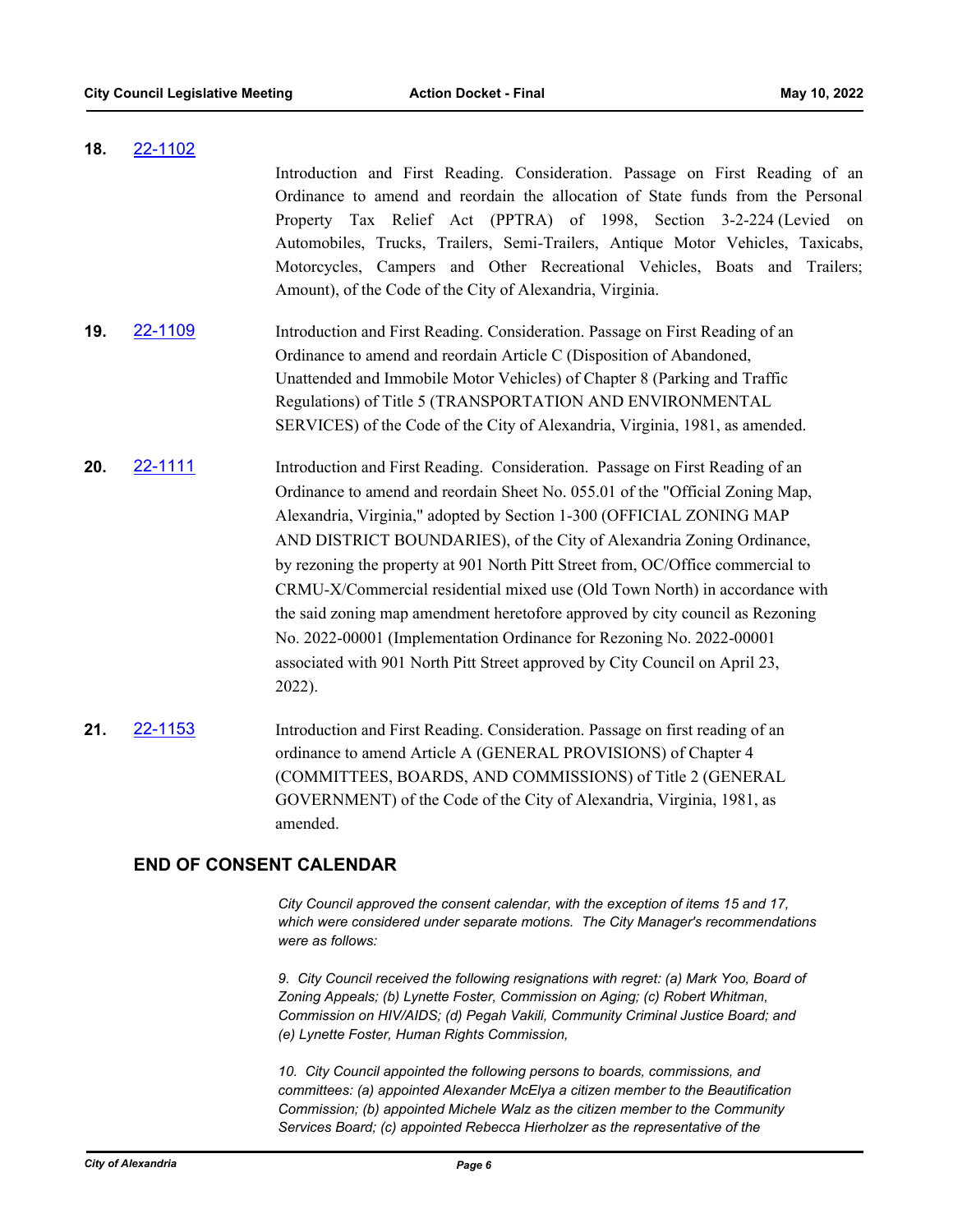*Federation of Civic Associations to the Emergency Medical Services Council; (d) appointed Christopher Brownlowe as the Northern Virginia Fine Arts Association representative to the Historic Alexandria Resources Commission; and (e) appointed Stuart Fox as the Parks and Recreation Commission representative to the Waterfront Commission.*

*11. City Council: (1) received the report and set the agreement to license Wales Alley for outdoor dining for public hearing on May 14, 2022.*

*12. City Council: (1) approved a noncompetitive grant application, due June 30, 2022 to the Virginia Department of Environmental Quality, Litter Prevention and Recycling Program, for funding in the approximate amount of \$10,932 for the Adopt-A-Park Litter Control Program (the exact amount to be determined by the Virginia Department of Environmental Quality by September 30, 2022); (2) authorized the City Manager to execute all necessary documents that may be required; and (3) thanked all the organizations participating in this program for their support and efforts to improve the appearance of the City parks and, thereby, experience of the citizens visiting these parks.*

*13. City Council: (1) authorized the submission of the grant application (due June 15) to the Virginia Department of Education for United States Department of Agriculture for continued funding and an estimated reimbursement amount of \$100,000 for program expenses; (2) affirmed that there are no funds available in the City budget to continue these activities once the grant funds are expended; and (3) authorized the City Manager to execute all necessary documents that may be required.*

*14. City Council: (1) approved the grant applications (due May 25, 2022) to the United States Department of Justice which provides funding to deploy body-worn cameras to the Police Officers at the Alexandria Police Department; and (2) authorized the City Manager to execute all necessary documents that may be required.*

*15. \*Councilman Chapman issued the following disclosure statement to the City Clerk:*

*"Due to my ownership of a small business in Alexandria and its membership in Visit Alexandria, I have a potential personal interest in the approval of this item because it includes funding for Visit Alexandria. After discussing with the City Attorney, I have determined that I am able to participate in this item under the law andI am able to participate in the transaction fairly and objectively. And in the public interest, I have made the proper disclosure to the Clerk."*

*City Council: (1) authorized the submission of a grant application for grant funds which are part of the Virginia Tourism Corporation ARPA Tourism Recovery Program for \$990,000; and (2) authorized the City Manager to execute the necessary documents that may be required. (separate motion)*

*16. City Council received the Monthly Financial Report.*

*17. City Council deferred the consideration of the request to allow the members to submit the oaths to the Executive Secretary for Boards and Commissions until June. (separate motion)*

*18. City Council passed the ordinance on first reading and scheduled it for public hearing, second reading and final passage on Saturday, May 14, 2022.*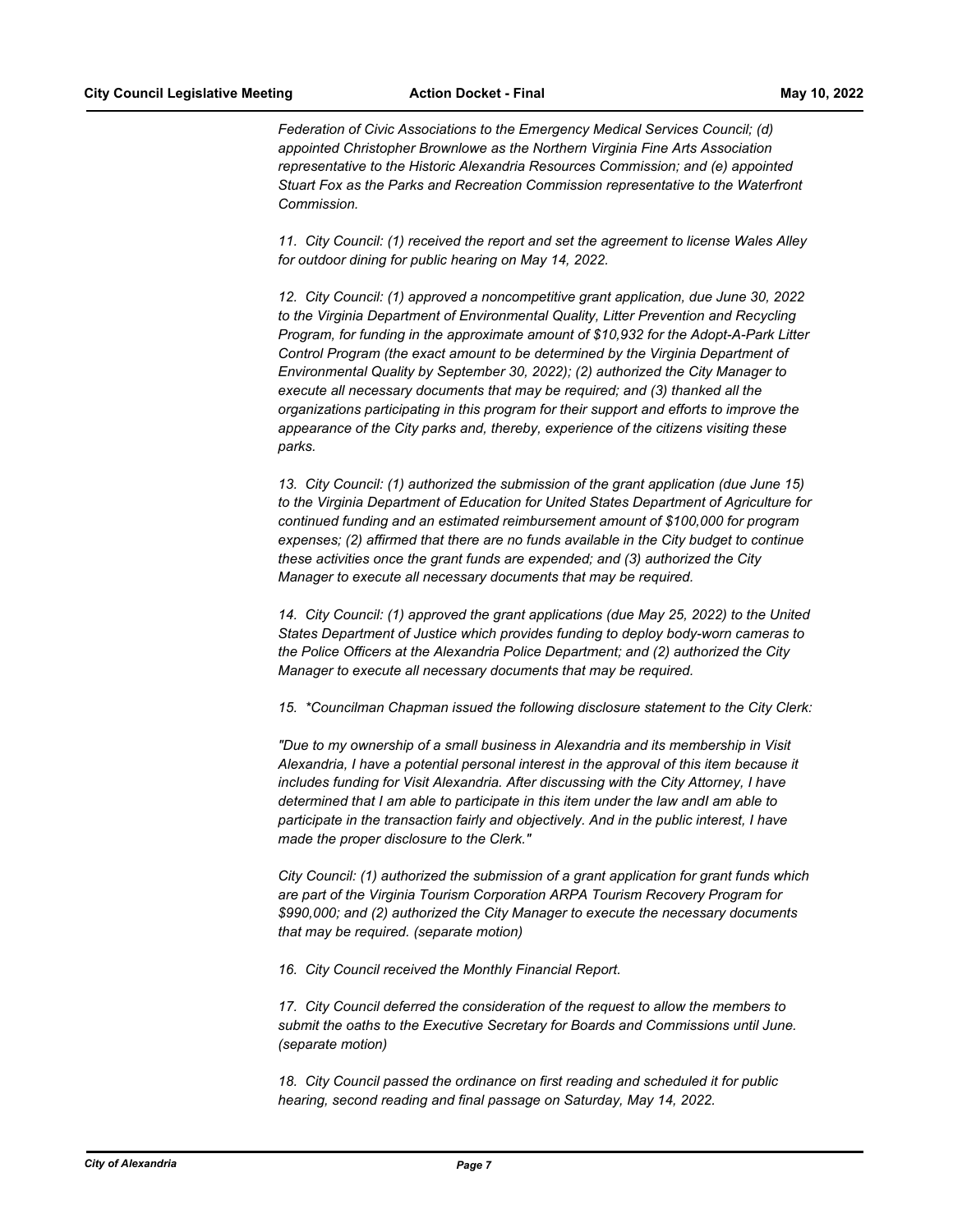*19. City Council passed the ordinance on first reading and scheduled it for public hearing, second reading and final passage on Saturday, May 14, 2022.*

*20. City Council passed the ordinance on first reading and scheduled it for public hearing, second reading and final passage on Saturday, May 14, 2022.*

*21. City Council passed the ordinance on first reading and scheduled it for public hearing, second reading and final passage on Saturday, May 14, 2022.*

## **VI. ROLL-CALL CONSENT CALENDAR (22)**

**22.** [22-1051](http://alexandria.legistar.com/gateway.aspx?m=l&id=/matter.aspx?key=14650) Consideration of a Resolution for the American Alliance of Museums Accreditation Process of the Office of Historic Alexandria. [ROLL-CALL VOTE]

## **END ROLL-CALL CONSENT CALENDAR**

*City Council: (1) approved the resolution supporting the Office of Historic Alexandria's Strategic Plan, Code of Ethics, Collections Management Policy, and Archaeology Collections Management Policy; and (2) authorized the Director of the Office of Historic Alexandria to submit the application for reaccreditation to the American Alliance of Museums and executed all necessary documents that may be required. (RES. NO. 3073)*

### **VII. CONTESTED APPOINTMENTS**

| 23. | 22-1186        | Alexandria-Caen Sister City Committee<br>1 Citizen Member                                                                                                                     |
|-----|----------------|-------------------------------------------------------------------------------------------------------------------------------------------------------------------------------|
|     |                | City Council appointed Antoine Dula Lopez as the citizen member to the<br>Alexandria-Caen Sister City Committee.                                                              |
| 24. | 22-1187        | Alexandria Gang Prevention Community Task Force<br>1 Middle School Representative                                                                                             |
|     |                | City Council waived the residency requirement and appointed Timothy Brannon as the<br>middle school representative to the Alexandria Gang Prevention Community Task<br>Force. |
| 25. | <u>22-1188</u> | Board of Zoning Appeals                                                                                                                                                       |
|     |                | 2 Citizen Members                                                                                                                                                             |
|     |                | City Council appointed Dawn Bauman and Raj Patel as the two members to the Board<br>of Zoning Appeals.                                                                        |
| 26. | <u>22-1189</u> | <b>Industrial Development Authority</b>                                                                                                                                       |
|     |                | 1 Citizen Member                                                                                                                                                              |
|     |                | City Council appointed Thomas Hyde as the citizen member to the Industrial<br>Development Authority.                                                                          |

# **REPORTS AND RECOMMENDATIONS OF THE CITY MANAGER FOR VIII. DISCUSSION**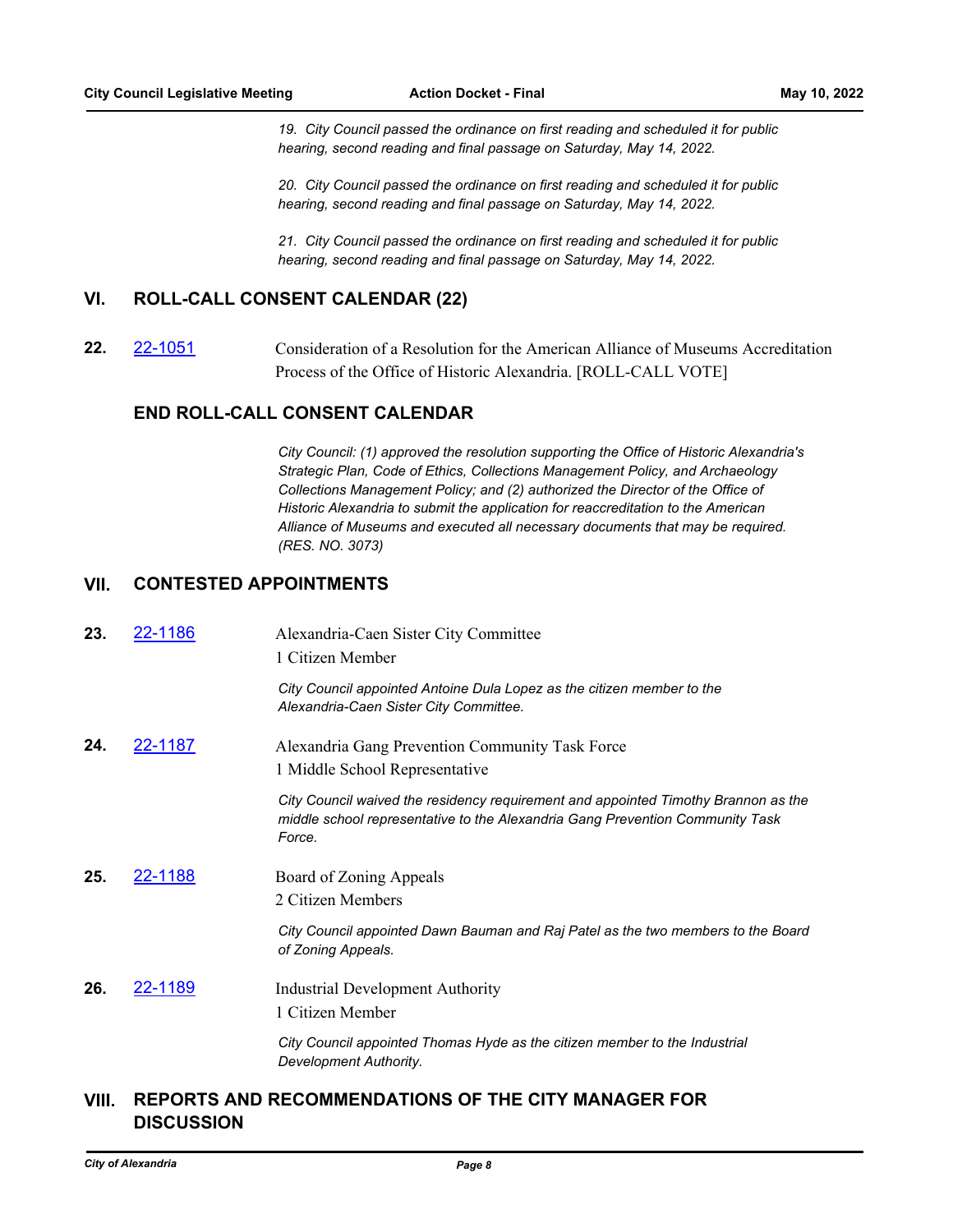#### **None.**

## **IX. ORDINANCES AND RESOLUTIONS**

# 27. [22-1176](http://alexandria.legistar.com/gateway.aspx?m=l&id=/matter.aspx?key=14774) Consideration of a Resolution Identifying City of Alexandria Priorities for Federal Funding Opportunities and Requesting Congressional Delegation Support. [ROLL-CALL VOTE]

*Councilman McPike issued the following disclosure statement regarding this item: "Due to my obligations under the Congressional House Ethics Rules, I need to recuse myself from this discussion and be shown as abstaining from any vote."*

*City Council adopted the resolution identifying City of Alexandria Priorities for Federal Funding Opportunities and requesting Congressional Delegation support for local priorities and funding proposals. (RES. NO. 3074)*

**28.** [22-0953](http://alexandria.legistar.com/gateway.aspx?m=l&id=/matter.aspx?key=14552) Introduction and First Reading. Consideration. Passage on First Reading of an Ordinance Authorizing and Empowering the Issuance of General Obligation Bonds through a Direct Bank Loan.

> *City Council passed the ordinance on first reading and scheduled it for public hearing, second reading and final passage on Saturday, May 14, 2022.*

**29.** [22-1164](http://alexandria.legistar.com/gateway.aspx?m=l&id=/matter.aspx?key=14762) Introduction and First Reading. Consideration. Passage on First Reading of an Ordinance to amend and reordain the deadline for applying for Personal Property Tax Relief for the Elderly and Disabled for first time filers and in cases of hardship, Section 3-2-224.2 (Alternative Tax Rate for Elderly and Handicapped), of the Code of the City of Alexandria, Virginia.

> *City Council passed the ordinance on first reading and scheduled for public hearing, second reading and final passage on Saturday, May 14, 2022.*

# **ORAL REPORTS AND ORAL PRESENTATIONS BY MEMBERS OF CITY COUNCIL**

*1. Councilwoman Gaskins reported that she and Councilmember Bagley attended a meeting of the Eviction Prevention Task Force and she reported on the data on evictions that was presented at the meeting, noting an increase in the number of summons filed and the number of writs issued. Councilwoman Gaskins noted that advocates were working on a plan about what types of new safety nets might be used as the programs prepare to expire on May 15 in the Commonwealth.*

*2. Councilwoman Gaskins inquired about the proper venue to discuss the numerous emails received about safe places to play and soccer fields in the City and she wanted to know when would be a good time to have the discussion with ACPS. In response to Councilwoman Gaskins, Mayor Wilson noted that there would be a joint work session with City Council and the School Board on June 13 and this topic could be included on the agenda and the two bodies could discuss properties they each possess and how they might be utilized in the future.*

*Vice Mayor Jackson requested that list of properties and land owned by both the City*